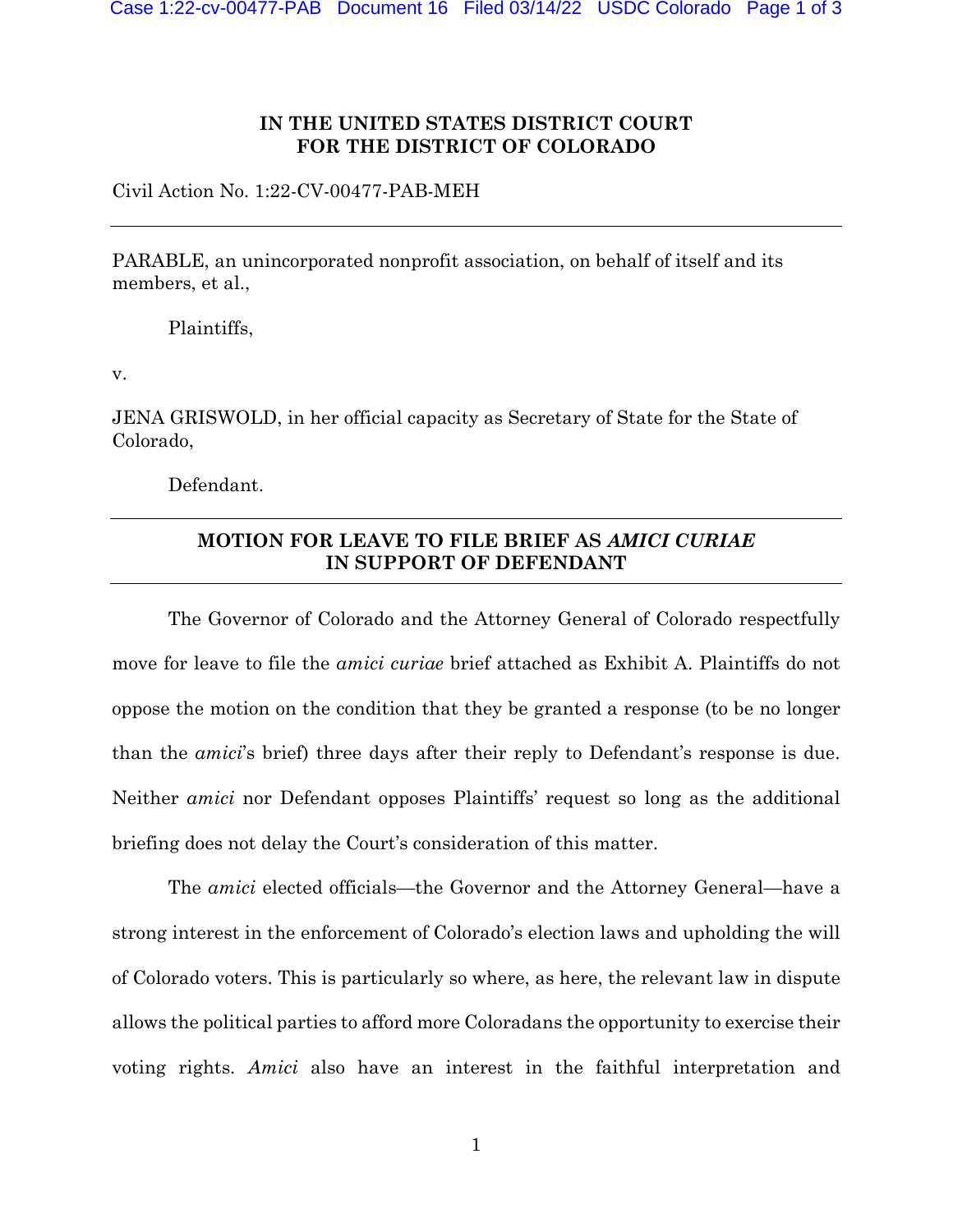implementation of the laws passed by Colorado voters through the initiative process. This case calls into question the constitutionality of Colorado's semi-open primary law, Proposition 108. Plaintiffs here seek a preliminary injunction to prevent the enforcement of this law. Relief sought by Plaintiffs would have the Court nullify the voters' will and disenfranchise a major segment of Colorado voters from participating in Colorado's primary elections, even though the Colorado Republican Party has elected to include unaffiliated voters in its primary.

For these reasons, the Court should accept the Governor and the Attorney General's *amici curiae* brief in support of the Defendant's opposition to a preliminary injunction.

Dated March 14, 2022.

PHILIP J. WEISER Attorney General of Colorado

*/s/ Abigail M. Hinchcliff* NATALIE HANLON LEH Chief Deputy Attorney General

ERIC R. OLSON Solicitor General

KURTIS T. MORRISON Deputy Attorney General

\*ABIGAIL M. HINCHCLIFF First Assistant Attorney General

1300 Broadway, 10th Floor Denver, Colorado 80203 Abigail.Hinchcliff@coag.gov

Attorneys for *Amici Curiae* \**Counsel of Record*